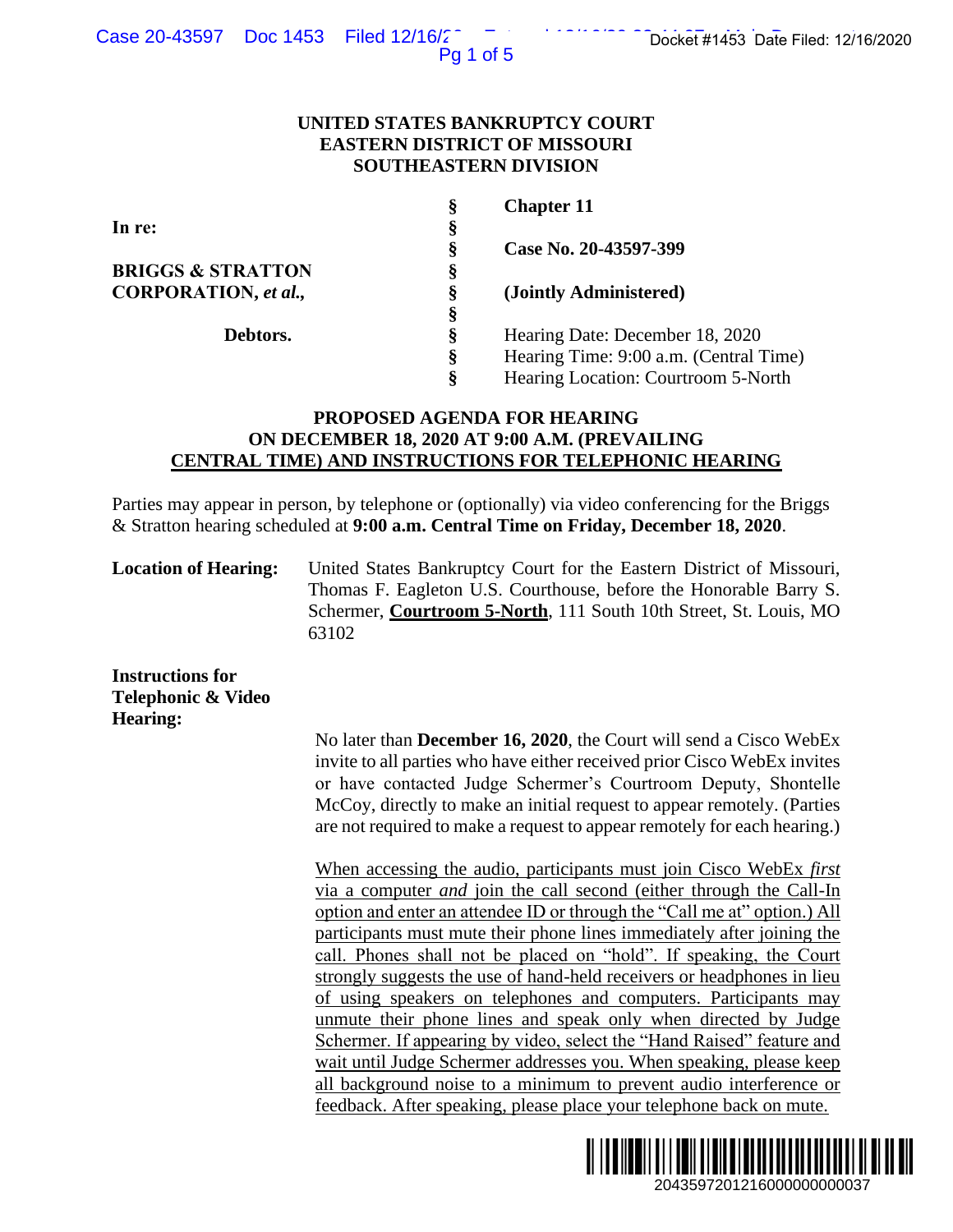# Case 20-43597 Doc 1453 Filed 12/16/20 Entered 12/16/20 22:44:07 Main Document Pg 2 of 5

If there is a problem connecting to Cisco WebEx audio, please disconnect your phone line and re-dial. If there is an issue gaining access to the video feed, please log out of Cisco WebEx then login. If the issue persists, please e-mail Ms. McCoy at [Shontelle\\_McCoy@moeb.uscourts.gov](mailto:Shontelle_McCoy@moeb.uscourts.gov) promptly and we will work on resolving the issue.

The Court's official announcement will be posted on the Court's website: [https://www.moeb.uscourts.gov/sites/moeb/files/BSS-](https://www.moeb.uscourts.gov/sites/moeb/files/BSS-Appearances_for_Briggs_Stratton_ATT_call_info.pdf)[Appearances\\_for\\_Briggs\\_Stratton\\_ATT\\_call\\_info.pdf](https://www.moeb.uscourts.gov/sites/moeb/files/BSS-Appearances_for_Briggs_Stratton_ATT_call_info.pdf) and [https://www.moeb.uscourts.gov/briggs-stratton-corporation-et-al.](https://www.moeb.uscourts.gov/briggs-stratton-corporation-et-al) Instructions for appearances may also be found on [http://www.kccllc.net/briggs.](http://www.kccllc.net/briggs)

| <b>Item</b>                                                                                                                                                                                                                                                                                                                                                                                                                                                                                                                             | <b>Attorney</b>                                                       |
|-----------------------------------------------------------------------------------------------------------------------------------------------------------------------------------------------------------------------------------------------------------------------------------------------------------------------------------------------------------------------------------------------------------------------------------------------------------------------------------------------------------------------------------------|-----------------------------------------------------------------------|
| Second Amended Joint Chapter 11 Plan of Briggs & Stratton<br>Corporation and its Affiliated Debtors [Docket No. 1434].                                                                                                                                                                                                                                                                                                                                                                                                                  | <b>Presenting</b><br>Ronit Berkovich<br>Martha Martir<br>Eli Blechman |
| <b>Related Documents:</b><br>Joint Chapter 11 Plan of Briggs & Stratton Corporation and its Affiliated<br>Debtors [Docket No. 1066].                                                                                                                                                                                                                                                                                                                                                                                                    | Debora Hoehne                                                         |
| Notice of Filing of Amended Joint Chapter 11 Plan of Briggs & Stratton<br>Corporation and its Affiliated Debtors [Docket No. 1211]                                                                                                                                                                                                                                                                                                                                                                                                      |                                                                       |
| Notice of Filing of Updated Version of Amended Joint Chapter 11 Plan<br>of Briggs & Stratton Corporation and its Affiliated Debtors [Docket No.<br>1226].                                                                                                                                                                                                                                                                                                                                                                               |                                                                       |
| Notice of Filing of Updated Version of Amended Disclosure Statement<br>for Amended Joint Chapter 11 Plan of Briggs & Stratton Corporation<br>and its Affiliated Debtors [Docket No. 1227].                                                                                                                                                                                                                                                                                                                                              |                                                                       |
| Order (I) Approving Disclosure Statement; (II) Establishing Notice and<br>Objection Procedures for Confirmation of Plan; (III) Approving<br>Solicitation Packages and Procedures for Distribution Thereof; (IV)<br>Approving the Form of Ballots and Establishing Procedures for Voting<br>on the Plan; and (V) Granting Related Relief [Docket No. 1233].<br>Notice of Filing of Plan Supplement in Connection with Amended Joint<br>Chapter 11 Plan of Briggs & Stratton Corporation and its Affiliated<br>Debtors [Docket No. 1369]. |                                                                       |
| Declaration of Angela M. Nguyen with Respect to the Tabulation of<br>Votes on the Amended Joint Chapter 11 Plan of Briggs & Stratton<br>Corporation and its Affiliated Debtors [Docket No. 1410].                                                                                                                                                                                                                                                                                                                                       |                                                                       |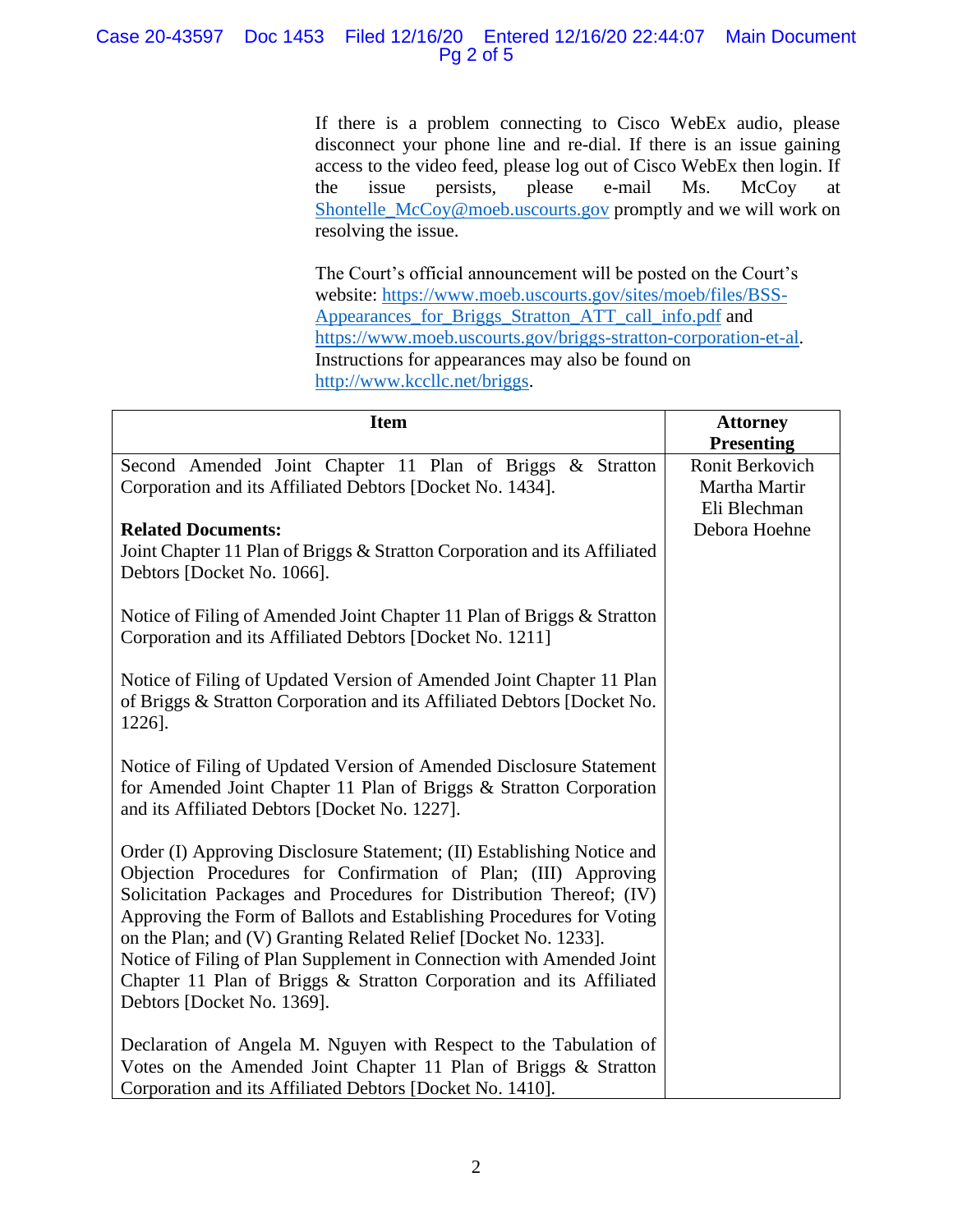Notice of Filing of Amended Exhibit C to Plan Supplement in Connection with Amended Joint Chapter 11 Plan of Briggs & Stratton Corporation and its Affiliated Debtors [Docket No. 1428].

Declaration of Jeffrey Ficks in Support of the Second Amended Joint Chapter 11 Plan of Briggs & Stratton Corporation and its Affiliated Debtors [Docket No. 1435].

Motion of Debtors for Leave to Exceed the Page Limitation on Their Memorandum of Law in Support of Confirmation of Second Amended Joint Chapter 11 Plan of Briggs & Stratton Corporation and its Affiliated Debtors and Response to Objections to Confirmation [Docket No. 1441].

Statement of the Official Committee of Unsecured Creditors in Support of Confirmation of the Debtors' Second Amended Joint Chapter 11 Plan of Briggs & Stratton Corporation and its Affiliated Debtors [Docket No. 1444].

Memorandum of Law in Support of Confirmation of Second Amended Joint Chapter 11 Plan of Briggs & Stratton Corporation and its Affiliated Debtors and Response to Objections to Confirmation [Docket No. 1445].

Statement of Wilmington Trust, National Association in Support of the Second Amended Joint Chapter 11 Plan of Briggs & Stratton Corporation and Reply to the United States Trustee's Objection to Amended Joint Chapter 11 Plan [Docket No. 1446].

Order Granting Debtors' Motion for Leave to Exceed the Page Limitation on Their Memorandum of Law in Support of Confirmation of Second Amended Joint Chapter 11 Plan of Briggs & Stratton Corporation and its Affiliated Debtors and Response to Objections to Confirmation [Docket No. 1448].

# **Objections:**

Limited Objection of UFP Technologies, Inc. to Confirmation of Amended Joint Chapter 11 Plan of Briggs & Stratton Corporation and its Affiliated Debtors [Docket No. 1395] – **RESOLVED**.

Limited Objection of A.B. Boyd Co. and Aavid Allcast, LLC to Confirmation of Amended Joint Chapter 11 Plan of Briggs & Stratton Corporation and its Affiliated Debtors [Docket No. 1396] – **RESOLVED**.

Oracle's Limited Objection to and Reservation of Rights Regarding Amended Joint Chapter 11 Plan of Briggs & Stratton Corporation and its Affiliated Debtors [Docket No. 1400] – **RESOLVED**.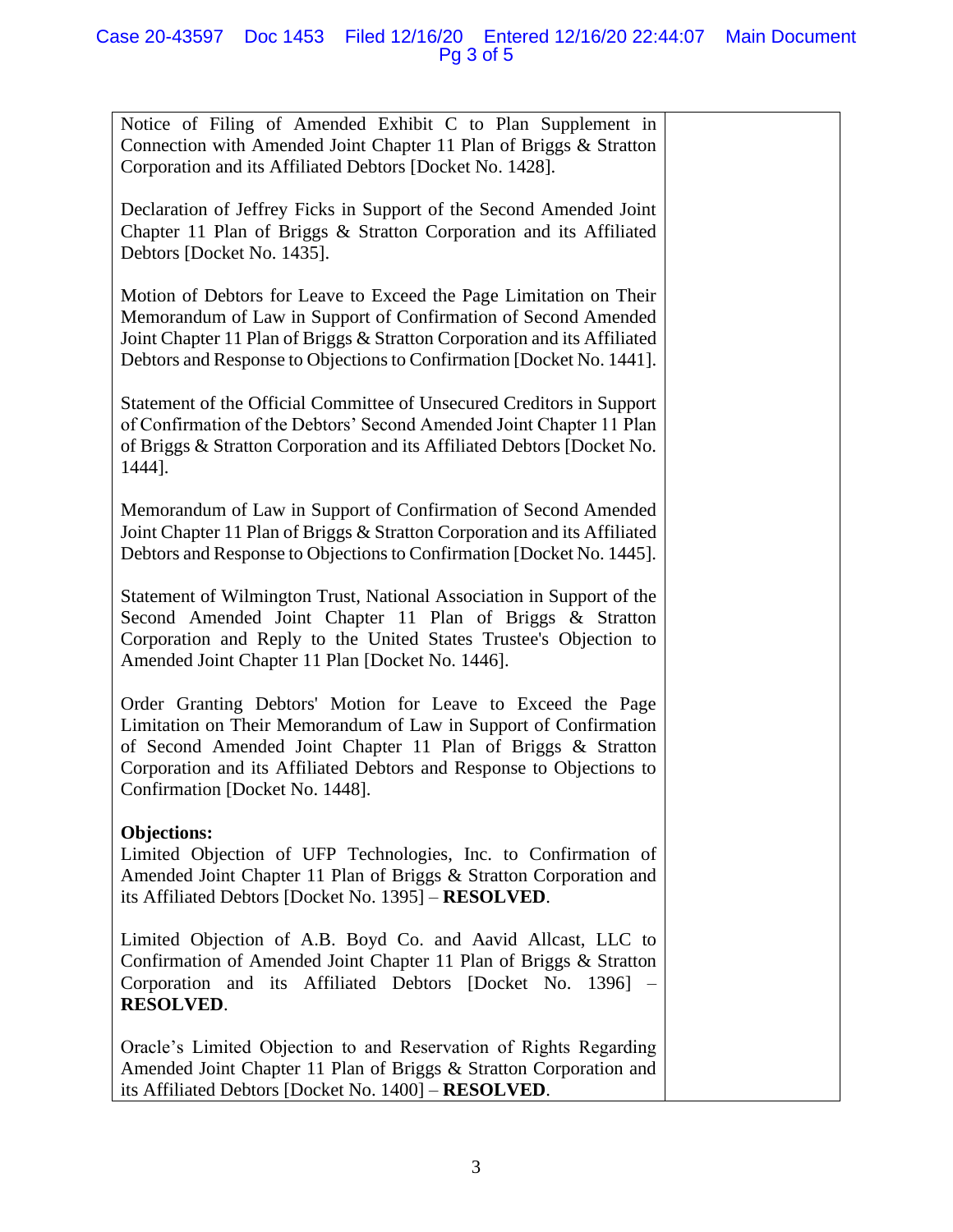## Case 20-43597 Doc 1453 Filed 12/16/20 Entered 12/16/20 22:44:07 Main Document Pg 4 of 5

Objection of the Securities and Exchange Commission to Confirmation of Debtors' Amended Joint Chapter 11 Plan [Docket No. 1401].

United States Trustee's Objection to Amended Joint Chapter 11 Plan of Reorganization of Briggs & Stratton Corporation and its Affiliated Debtors [Docket No. 1405].

Certain Insurers' Objection to Plan [Docket No. 1406] – **RESOLVED**.

[*Remainder of Page Left Intentionally Blank*]